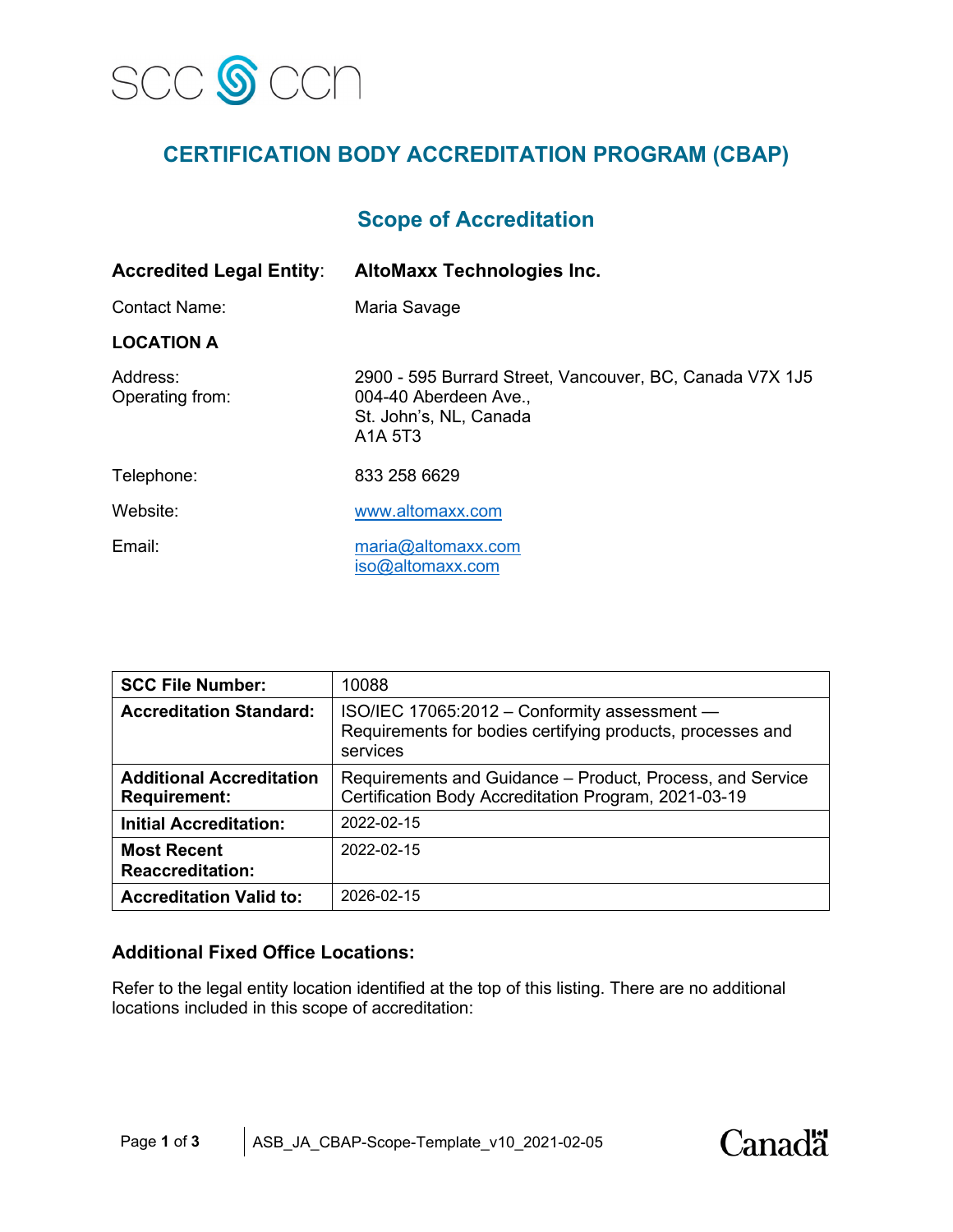

## **Protected Mark:**



## **Product Certification Scheme:**

ISO/IEC 17067, Conformity assessment - Fundamentals of product certification and guidelines for product certification schemes, scheme type 6 most closely resembles the product certification scheme operated by this organization. This scheme is mainly applicable to certification of services and processes. Although services are considered as being generally intangible, the determination activities are not limited to the evaluation of intangible elements (e.g., effectiveness of an organization's procedures, delays and responsiveness of the management). In some situations, the tangible elements of a service can support the evidence of conformity indicated by the assessment of processes, resources and controls involved. For example, inspection of the cleanliness of vehicles for the quality of public transportation. As far as processes are concerned, the situation is very similar. For example, the determination activities for welding processes can include testing and inspection of samples of the resultant welds, if applicable. For both services and processes, the surveillance part of this scheme should include periodic audits of the management system and periodic assessment of the service or process.

## **Scope of Accreditation:**

The scope of accreditation for the above-mentioned legal entity limits the use of the certification mark shown, to products that meet standards classified by the following international classification coding:

| <b>ICS No.</b> | Title                                  | <b>Purpose</b> |
|----------------|----------------------------------------|----------------|
| 49.020         | Aircraft and space vehicles in general | Safety         |